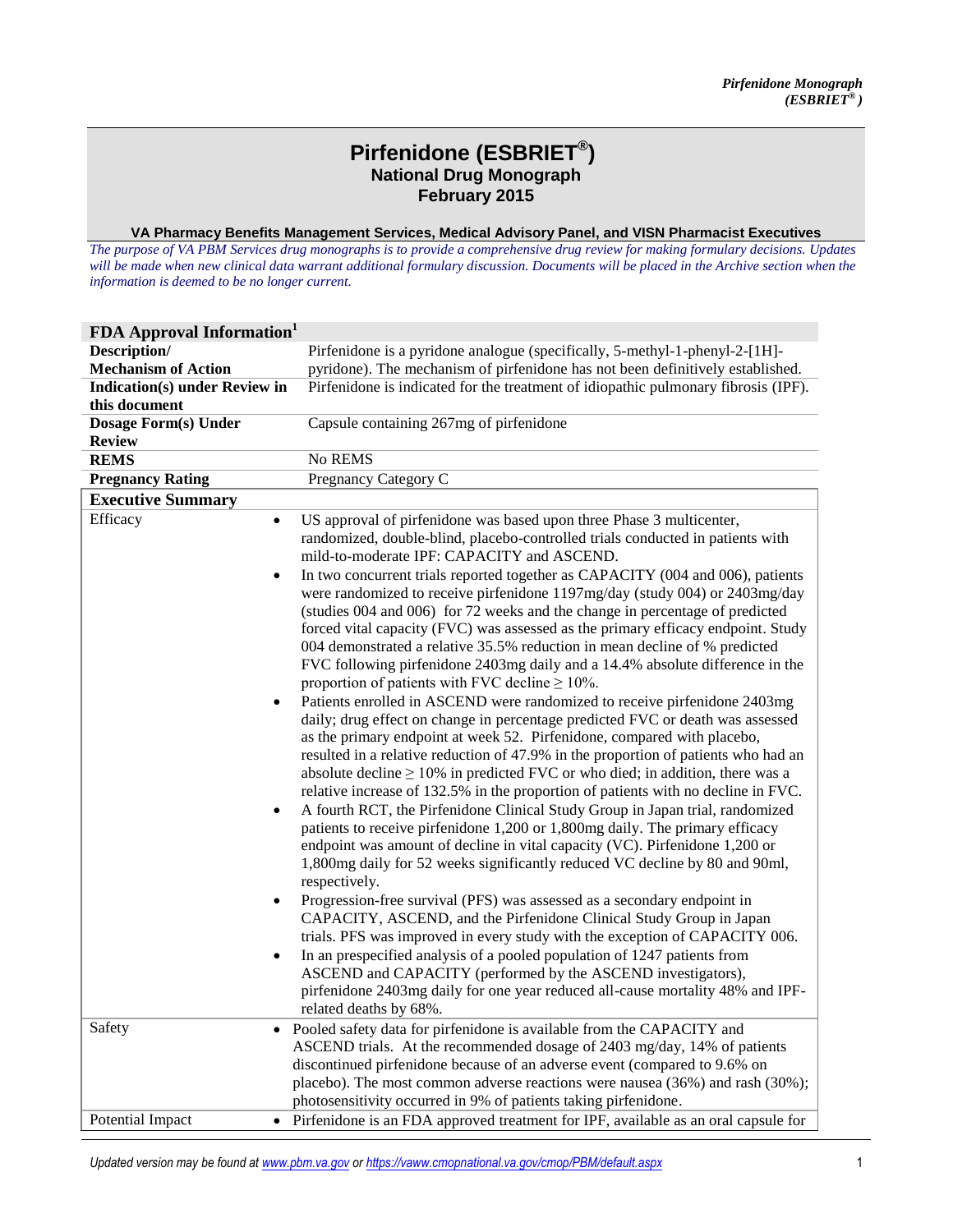| three-time daily administration. Compared with placebo, pirfenidone reduces         |
|-------------------------------------------------------------------------------------|
| disease progression in patients with IPF, has an acceptable side effect profile and |
| was associated with fewer deaths. There were no effective pharmacological           |
| therapies for IPF prior to the simultaneous FDA approval (October, 2014) of         |
| pirfenidone and another agent, nintedanib.                                          |
|                                                                                     |

| <b>Background</b><br><b>Purpose for review</b> | The purpose of the review is to evaluate the efficacy and safety of pirfenidone in<br>the treatment of IPF. |                                                                                                     |  |  |
|------------------------------------------------|-------------------------------------------------------------------------------------------------------------|-----------------------------------------------------------------------------------------------------|--|--|
| Other therapeutic options                      | <b>Non-formulary Alternative</b>                                                                            | <b>Other Considerations</b>                                                                         |  |  |
|                                                | Nintedanih                                                                                                  | Supplemental oxygen, pulmonary<br>rehabilitation, and other supportive<br>measures; lung transplant |  |  |

## **Efficacy (FDA Approved Indications)[1,](#page-10-0) [2, 3](#page-10-0)**

#### **Literature Search Summary**

A literature search was performed on PubMed/Medline (1995 to December 2014) using the search terms pirfenidone and idiopathic pulmonary fibrosis. The search was limited to studies performed in humans and published in the English language. The pivotal phase 3 clinical trials published in peer-reviewed journals are included.

#### **Review of Efficacy**

The FDA approval of pirfenidone was based on data from a large, placebo-controlled Phase 3 study (ASCEND) which was supported by two other large Phase 3 trials collectively known as CAPACITY (Table 1).

The CAPACITY studies (004 and 006) were two concurrent, multinational, multicenter, randomized, double-blind, Phase III studies that together enrolled 779 patients with mild to moderate IPF. The primary endpoint was the change in the percentage predicted forced vital capacity from baseline to the end of the study, at 72 weeks. Forced vital capacity, or FVC, is a measure of how well the lungs work based on the volume of air one can exhale with force after inhaling as deeply as possible. Percentage predicted FVC is calculated by dividing the actual FVC measurement by a predicted FVC based upon sex, age, and height.

ASCEND was a multinational, multicenter, randomized, double-blind, Phase III study that enrolled 555 patients with mild to moderate IPF. The primary endpoint was the change in percentage predicted FVC from baseline to the end of the study, measured at 52 weeks.

Data from the CAPACITY trials and from ASCEND are included in the prescribing information for pirfenidone.

#### **Table 1. Summary of Phase 3 Randomized Controlled Clinical Trials supporting the FDA indication for pirfenidone (PIR) [1, 2,](#page-10-0) [3](#page-10-0)**

| <b>Efficacy Analysis</b><br><b>Primary</b> |                   |
|--------------------------------------------|-------------------|
| <b>Proportion of pts</b>                   | Proportion of pts |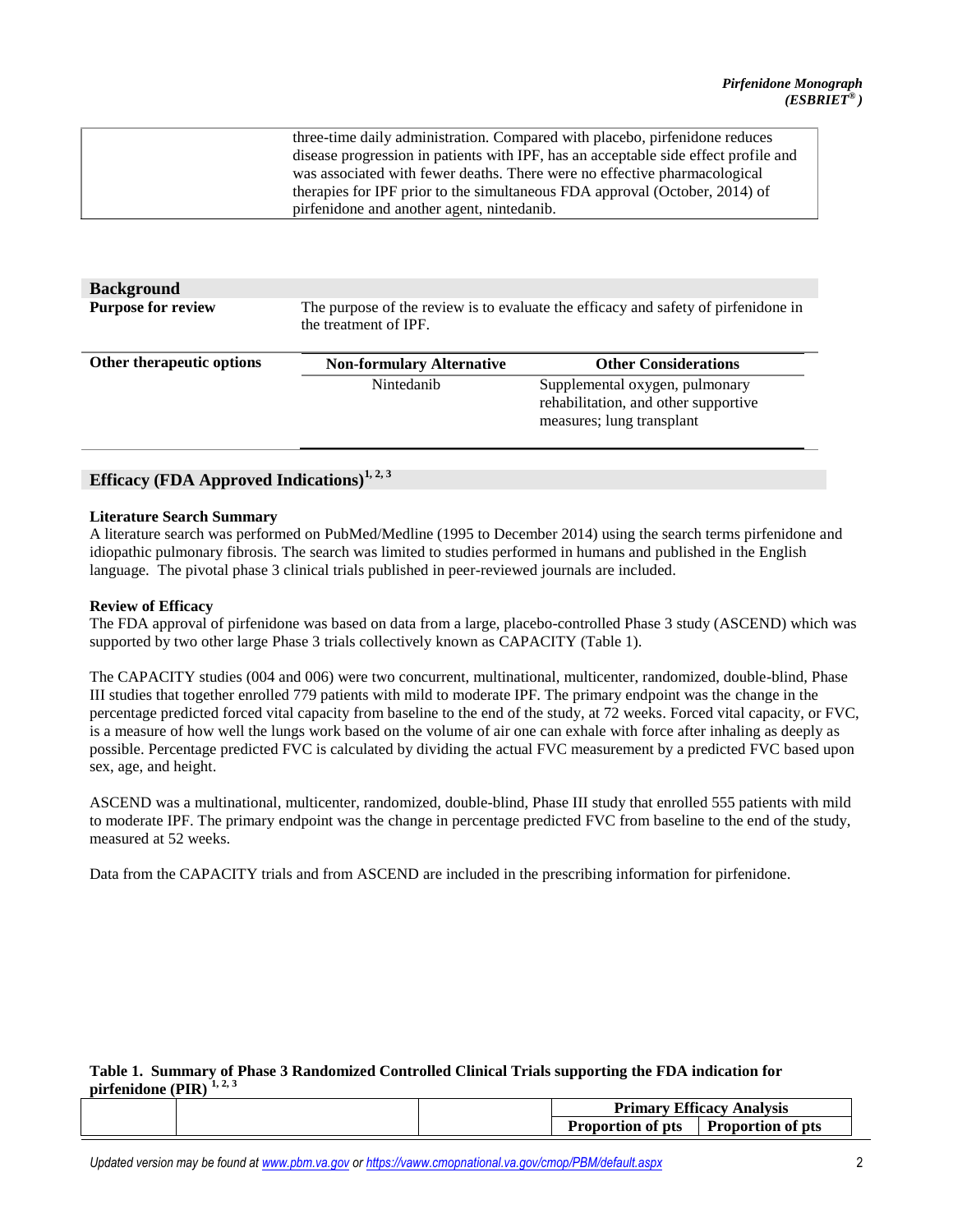| <b>Study</b>                     | <b>Population</b><br>(Inclusionary Criteria)                                                                                                                                                                                  | <b>Regimen</b>                                             | w/ decline of $\geq$ 10%<br>predicted FVC or   | with no decline in<br>% predicted FVC     |
|----------------------------------|-------------------------------------------------------------------------------------------------------------------------------------------------------------------------------------------------------------------------------|------------------------------------------------------------|------------------------------------------------|-------------------------------------------|
|                                  |                                                                                                                                                                                                                               |                                                            | death vs placebo<br>(relative $\% \triangle$ ) |                                           |
| <b>CAPACITY</b><br>(004)         | Patients 40 to 80 years old with<br>diagnosis IPF <sup>a</sup> ; 50 to 90% of<br>predicted FVC; 35 to 90% predicted<br>$DL_{CO}^{\text{b}}$ ; 6MWT <sup>c</sup> $\geq 150$ m                                                  | PIR 2403mg daily<br>$x$ 72 weeks <sup><math>d</math></sup> | 20% vs 35%<br>(141.7%)<br>p < 0.001            | Not assessed                              |
| <b>CAPACITY</b><br>(006)         | See CAPACITY 004                                                                                                                                                                                                              | PIR 2403mg daily<br>x 72 weeks                             | 23% vs 27%<br>$(115.2\%)$<br><b>NS</b>         | Not assessed                              |
| <b>CAPACITY</b><br>$(004 + 006)$ | Pooled population                                                                                                                                                                                                             | PIR 2403mg daily<br>x 72 weeks                             | 21% vs 31%<br>$(130.2\%)$<br>p < 0.003         | Not assessed                              |
| <b>ASCEND</b>                    | Patients 40 to 80 years old inclusive<br>with confirmed IPF $\geq$ 6 months <sup>a</sup> ;<br>50-90% of predicted FVC; 30-90%<br>of predicted $DL_{CO}$ ; FEV <sub>1</sub> <sup>e</sup> /FVC $\geq$<br>0.80; 6MWT $\geq$ 150m | PIR 2403mg daily<br>x 52 weeks                             | 16.5% vs 31.8%<br>$(147.9\%)$<br>p < 0.001     | 22.7% vs 9.7%<br>$(132.5\%)$<br>p < 0.001 |

<sup>a</sup> Diagnosis of IPF was confirmed per ATS/ERS (2000) [CAPACITY] or ATS/ERS/JRS/ALAT (2011) [ASCEND] Consensus Guidelines<sup>[4,5](#page-10-0)</sup>

<sup>b</sup> Carbon monoxide diffusing capacity ( $DL_{CO}$ );  $DL_{CO}$  measures the ability of the lungs to transfer gas from inhaled air to the red blood cells in pulmonary capillaries

c Six minute walk test (6MWT)

 $d$  Eighty-seven patients were randomized to 1197mg daily; their results are excluded

 $e^e$  Forced expiratory volume in 1 second (FEV<sub>1</sub>)

Overall Quality of Evidence: High (Refer to Appendix A; note ASCEND and CAPACITY were sponsored by InterMune, the developer of pirfenidone).

FVC, 6 minute walk distance, and  $DL_{CO}$  are considered reliable, valid, and responsive measures of disease status as well as independent predictors of survival in patients with IPF. $6, 7$ 

## **CAPACITY (004): Clinical Studies Assessing Pirfenidone in Idiopathic Pulmonary Fibrosis: Research of Efficacy and Safety Outcomes[2](#page-10-0)**

- A total of 435 patients were enrolled and randomly assigned to receive pirfenidone 1197mg ( $n = 87$ ), pirfenidone 2403mg daily ( $n = 174$ ), or placebo ( $n = 174$ ) for 72 weeks. *This monograph will focus on results obtained with the FDA recommended dose of 2403mg daily.*
- Inclusionary criteria are detailed in Table 1; exclusionary criteria included obstructive airway or connective tissue disease, alternative etiology for interstitial lung disease, or candidacy for lung transplant.
- There were almost identical numbers in each treatment group for the following baseline characteristics: definite diagnosis of IPF by high-resolution computed tomography (HRCT), history of surgical lung biopsy, and % of patients with diagnosis of IPF  $\leq 1$  year previous to enrollment. Additional demographics and baseline characteristics revealed no outlying baseline imbalances (Table 2).
- Study drug was administered with food in 3 equally divided doses and gradually increased to 2403mg over a 2 week period. Adherence to the study treatment was high; 88% of patients in all pirfenidone groups (004 and 006) and 93% in all placebo groups (004 and 006).
- The primary efficacy outcome is expressed in Table 1 as proportion of patients with decline of  $\geq$ 10% predicted FVC or death vs placebo; in addition, pirfenidone 2403mg/day reduced mean decline in percentage predicted FVC compared to placebo (-8.0%[SD 16.5] vs -12.4% [18.5], respectively. Treatment effect was significant by week 24 and was persistent until week 72.
- Progression-free survival time (*footnote*) was the only secondary efficacy outcome measure positively affected by pirfenidone: a 36% reduction in risk of death or disease progression was observed ( $p = 0.0235$ ).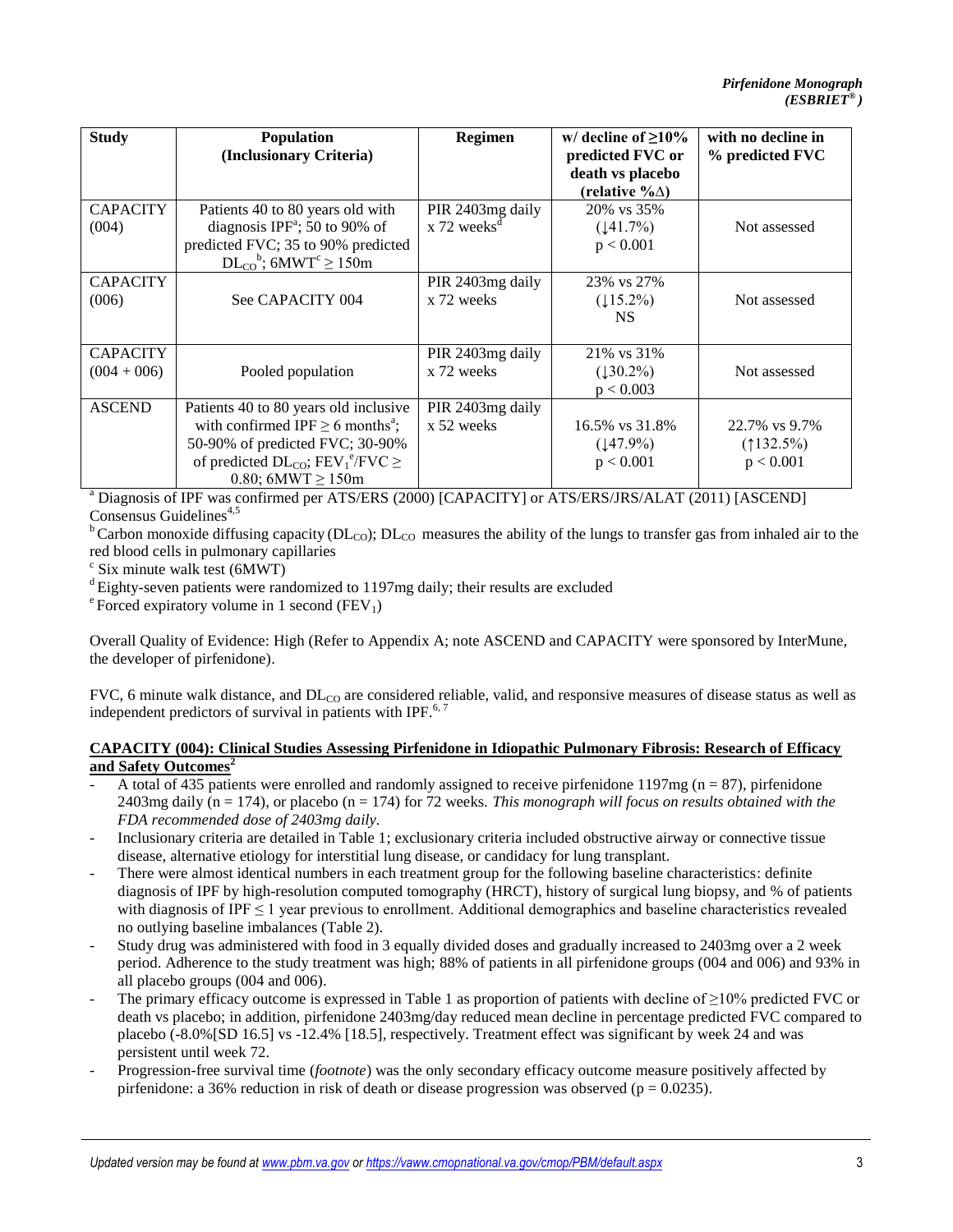The mean values of the following secondary measures were unchanged by treatment: 6MWT distance,  $DL_{co}$  % predicted, dyspnea score, worst peripheral oxygen saturation (SpO<sub>2</sub>) during 6MWT, time to worsening IPF, and categorical change in HRCT-diagnosed fibrosis.

*Progression-free survival time in CAPACITY 004 and 006 was defined as the time to the first occurrence of any one of the following: a confirmed decrease of ≥ 10% in the percentage of predicted FVC, 15% decline in predicted DLCO, or death.* 

| Table 2: CAPACITY 004- demographics and baseline characteristics administered pirfenidone 2403mg/day or |  |
|---------------------------------------------------------------------------------------------------------|--|
| placebo; data expressed as number $\frac{6}{6}$ or mean value $\pm$ SD <sup>2</sup>                     |  |

| <b>Characteristics</b>                  | <b>Pirfenidone</b> | <b>Placebo</b> |  |
|-----------------------------------------|--------------------|----------------|--|
|                                         | $(n = 174)$        | $(n = 174)$    |  |
| Age                                     | 65.7(8.2)          | 66.3(7.5)      |  |
| Male $sex - no.$ (%)                    | 118 (68%)          | 128 (74%)      |  |
| Smoking status                          |                    |                |  |
| Never – no. $(\%)$                      | 56 (32%)           | 51 (29%)       |  |
| Former – no. $(\%)$                     | 110 (63%)          | 114 (66%)      |  |
| Current – no. $(\%)$                    | 8(5%)              | 9(5%)          |  |
| Lung physiological features             |                    |                |  |
| FVC (% predicted)                       | 74.5 (14.5)        | 76.2(15.5)     |  |
| $DL_{CO}$ (% predicted)                 | 46.4(9.5)          | 46.1(10.2)     |  |
| A-a gradient (mm Hg)                    | 17.7(10.6)         | 18.9 (14.7)    |  |
| 6MWT distance (m)                       | 411.1 (91.8)       | 410.0 (90.9)   |  |
| Use of supplemental oxygen - no. $(\%)$ | 29 (17%)           | 25 (14%)       |  |

#### **CAPACITY (006): Clinical Studies Assessing Pirfenidone in Idiopathic Pulmonary Fibrosis: Research of Efficacy and Safety Outcomes[2](#page-10-0)**

- A total of 344 patients were enrolled and randomly assigned to receive pirfenidone  $2403mg$  daily (n = 171) or placebo  $(n = 173)$  for 72 weeks.
- Inclusionary criteria are detailed in Table 1; exclusionary criteria mirrored those of CAPACITY 004.
- There were no outlying imbalances between the two treatment groups for the following baseline characteristics: definite diagnosis of IPF by HRCT, history of surgical lung biopsy, and % of patients with diagnosis of IPF  $\leq 1$  year previous to enrollment. Additional demographics and baseline characteristics were equally similar (Table 3).
- Early study drug dose up-titration and adherence to study treatment was as described for CAPACITY 004.
- In CAPACITY 006, at week 72, there was no significant difference between the pirfenidone and placebo groups for the primary outcome measure relating to proportion of patients with  $a \ge 10\%$  decline in predicted FVC. However, a significant treatment effect was noted at every time point from week 12 to week 48 ( $p \le 0.021$ ) as well as in a repeatedmeasures analysis of % predicted FVC change over all assessment time points ( $p = 0.007$ ).
- Mean change in 6MWT distance was the only secondary efficacy outcome measure positively affected by pirfenidone where an absolute difference of  $+31.8$ m was found versus placebo (p = 0.0009). The mean values of the remaining secondary measures were unchanged by pirfenidone administration: progression-free survival time, DL<sub>co</sub> % predicted, dyspnea score, worst  $SpO<sub>2</sub>$  during 6MWT, time to worsening IPF, and categorical change in HRCT-diagnosed fibrosis.
- The authors speculated that the difference in FVC outcomes between 004 and 006 may have been related to a lower than expected rate of FVC decline in the placebo group in 006. In addition, 006 had a greater proportion of patients with a recent diagnosis of IPF, and the placebo group in 006 had a greater proportion of patients with obstructive airway disease (which had been an exclusionary criterion).

CAPACITY 004 and 006 were not sufficiently powered to assess effects on secondary outcome measures of all cause or IPF-related mortality; however, hazard ratios favored pirfenidone (see page 6 for mortality analysis of a pooled population of CAPACITY and ASCEND patients).

In March, 2010, on the strength of CAPACITY, a FDA Advisory Committee recommended for approval of pirfenidone; however, the NDA was eventually declined in view of the findings in CAPACITY 006. The FDA complete response letter cited the need for an additional clinical trial to support the efficacy of pirfenidone in IPF. The European Medicines Agency approved pirfenidone for treatment of IPF in early 2011.<sup>[8](#page-10-0)</sup>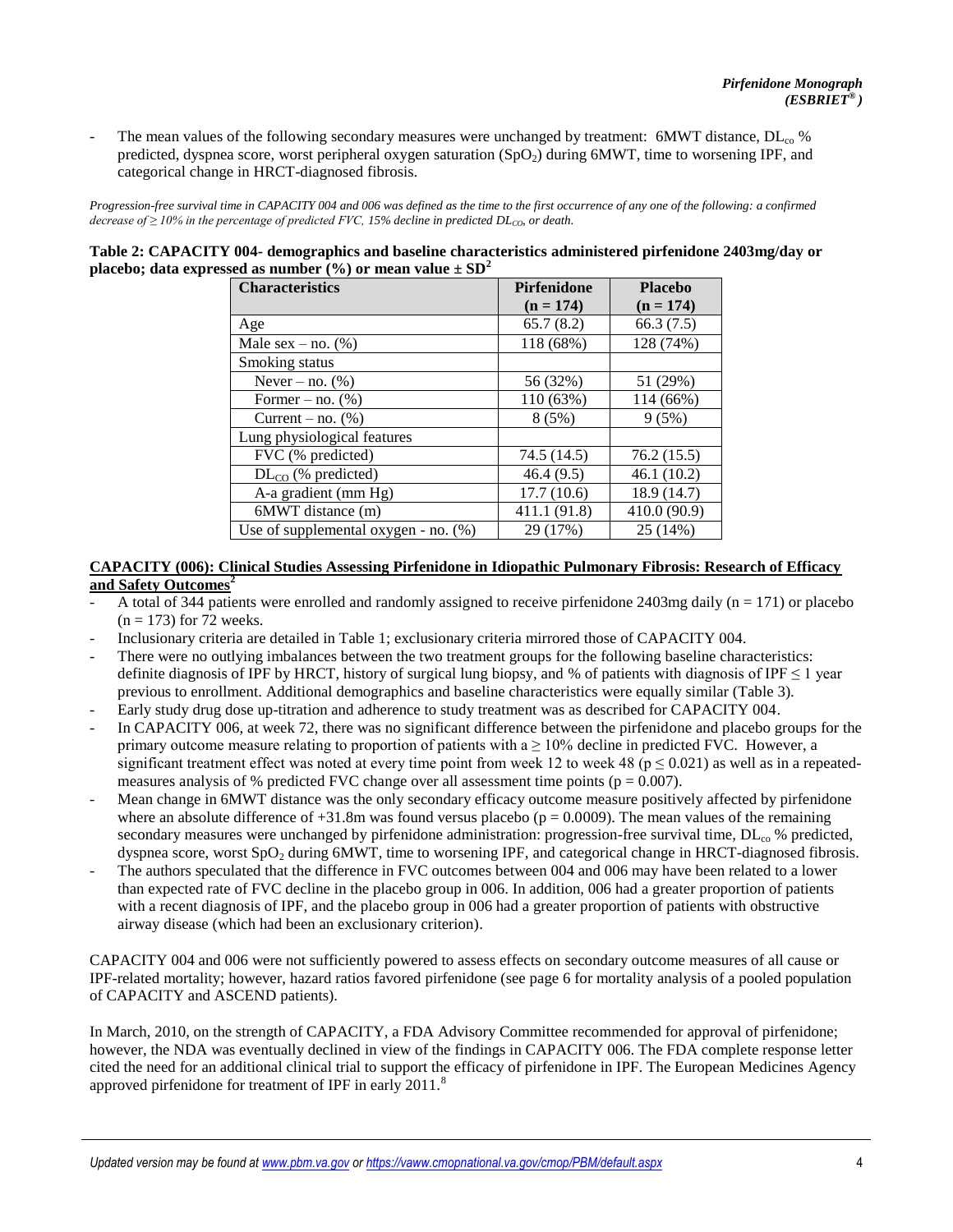| <b>Characteristics</b>               | <b>Pirfenidone</b> | <b>Placebo</b> |  |
|--------------------------------------|--------------------|----------------|--|
|                                      | $(n = 171)$        | $(n = 173)$    |  |
| Age                                  | 66.8 (7.9)         | 67.0(7.8)      |  |
| Male $sex - no.$ (%)                 | 123 (72%)          | 124 (72%)      |  |
| Smoking status                       |                    |                |  |
| Never – no. $(\%)$                   | 59 (35%)           | 64 (37%)       |  |
| Former – no. $(\% )$                 | 112 (65%)          | 101 (58%)      |  |
| Current – no. $(\%)$                 |                    | 8(5%)          |  |
| Lung physiological features          |                    |                |  |
| FVC (% predicted)                    | 74.9 (13.2)        | 73.1 (14.2)    |  |
| $DL_{CO}$ (% predicted)              | 47.8 (9.8)         | 47.4 (9.2)     |  |
| A-a gradient (mm Hg)                 | 18.3(11.1)         | 17.0(10.4)     |  |
| 6MWT distance (m)                    | 378.0 (82.2)       | 399.1 (89.7)   |  |
| Use of supplemental oxygen - no. (%) | 48 (28%)           | 49 (28%)       |  |

**Table 3: CAPACITY 006 - demographics and baseline characteristics administered pirfenidone 2403mg/day or placebo; data expressed as number**  $(\%)$  **or mean value**  $\pm$  **SD<sup>2</sup>** 

Costabel et al. (2014) reported selected findings from an open-label extension study (RECAP) in patients who completed the CAPACITY trials; 178 patients who had been given placebo in CAPACITY were given pirfenidone 2403mg/day for 60 weeks.<sup>[9](#page-10-0)</sup> Efficacy outcomes for these 178 patients were similar to those reported for pirfenidone-treated patients in CAPACITY (16.3% of RECAP patients given pirfenidone 2403mg/day had a FVC  $\geq$  10% decline compared with 16.8% and 24.8% in CAPACITY pirfenidone and placebo groups, respectively. In addition, overall survival in patients newly treated with pirfenidone was similar to that seen in pirfenidone-treated patients in CAPACITY).

#### **ASCEND: Assessment of Pirfenidone to Confirm Efficacy and Safety in Idiopathic Pulmonary Fibrosis[3](#page-10-0)**

- ASCEND commenced in July, 2011 in response to the FDA request for additional efficacy data. The results were published in May, 2014 and the drug received FDA approval the following October.<sup>[7](#page-10-0)</sup>
- Inclusionary criteria are detailed in Table 1. A total of 555 patients were enrolled and were randomly assigned to receive pirfenidone 2403mg daily ( $n = 278$ ) or placebo ( $n = 277$ ) for 52 weeks. A detailed list of exclusionary criteria is contained in a supplement to the published study.
- Patients in both groups had a diagnosis of IPF made  $1.7 \pm 1.1$  years previously and confirmed centrally. There were no significant imbalances in diagnostic methods or findings between the two groups regarding assessments by HRCT or frequency of surgical lung biopsy. Demographics and baseline characteristics of both groups are detailed in Table 4.
- The study drug was administered with food in 3 equally divided doses and was gradually increased to the full dose over a 2 week period. Adherence to the study treatment was high; 85.3% and 92.4% of the pirfenidone and placebo groups received at least 80% of the prescribed doses of the assigned study drug, respectively.
- Primary efficacy outcomes are detailed in Table 1; significant between-group differences were also found in key secondary efficacy outcome endpoints. At week 52:
	- $\circ$  The absolute difference in 6MWT distance was  $+26.7$ m for pirfenidone patients when compared to those receiving placebo; a decrease of  $\geq$  50m in 6MWT distance or death occurred in 25.9% of the pirfenidone group compared to 35.7% administered placebo (both  $p = 0.04$ ).
	- o Pirfenidone, compared to placebo, improved PFS time (*footnote*; p < 0.001) and reduced the relative risk of death or disease progression by 43%
- Analysis of all-cause mortality and deaths from IPF in ASCEND revealed fewer deaths in the pirfenidone group than in the placebo group but the differences were not statistically significant. However, in a prespecified analysis of a pooled population of 1247 patients from ASCEND and CAPACITY, at 1 year, pirfenidone reduced all-cause mortality 48% and deaths from IPF 68% (hazard ratio, 0.52; 95% CI, 0.31 to 0.87; p = 0.01 and hazard ratio, 0.32; 95% CI, 0.14 to 0.76;  $p = 0.006$ ; respectively).

| <b>Characteristics</b>     | <b>Pirfenidone</b><br>$(n = 278)$ | <b>Placebo</b><br>$(n = 277)$ |
|----------------------------|-----------------------------------|-------------------------------|
| Age (years)                | $68.4 \pm 6.7$                    | $67.8 \pm 7.3$                |
| Male sex – no. $(\%)$      | 222 (79.9)                        | 213 (76.9)                    |
| Former smoker – no. $(\%)$ | 184 (66.2)                        | 169(61.0)                     |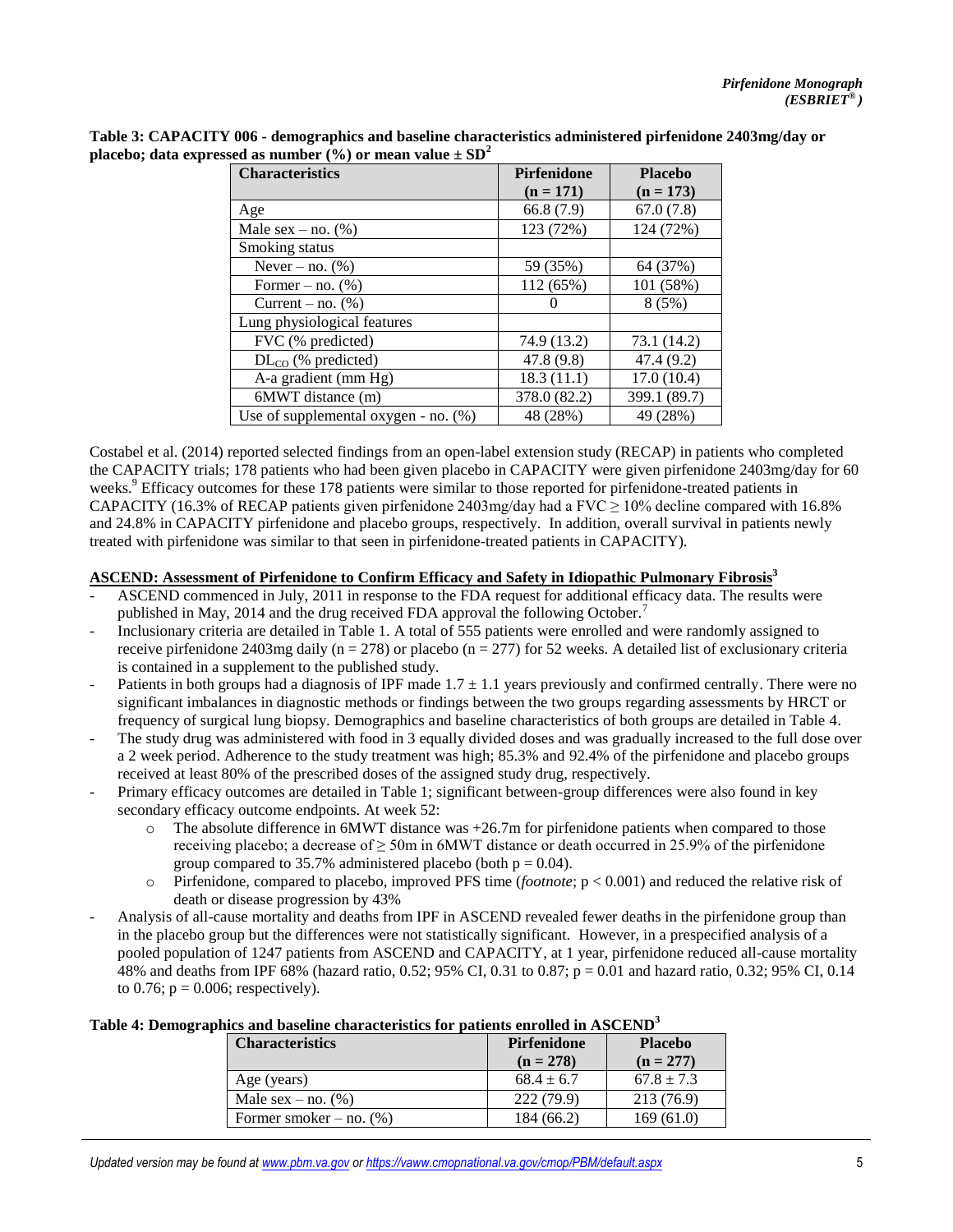| Lung physiological features               |                  |                  |
|-------------------------------------------|------------------|------------------|
| FVC (% predicted)                         | $67.8 \pm 11.2$  | $68.6 \pm 10.9$  |
| $FEV_1: FVC$                              | $0.84 \pm 0.03$  | $0.84 \pm 0.04$  |
| $DL_{CO}$ (% predicted)                   | $43.7 \pm 10.5$  | $44.2 \pm 12.5$  |
| 6MWT distance (m)                         | $415.0 \pm 98.5$ | $420.7 \pm 98.1$ |
| Use of supplemental oxygen $-$ no. $(\%)$ | 78 (28.1)        | 76 (27.4)        |

*Progression-free survival in ASCEND was defined as the time to the first occurrence of any one of the following: a confirmed decrease of* ≥ 10% in the *percentage of predicted FVC, a confirmed decrease of ≥ 50m in 6MWT distance, or death*

## **The Pirfenidone Study Group in Japan Trial[10](#page-10-0)**

- The Pirfenidone Study Group in Japan (PSGJ) Trial was a 1-year, multicenter, double-blind, randomized, placebocontrolled, phase III efficacy and safety study.
- Eligible patients were randomized in a 2:1:2 ratio; pirfenidone 1800mg/day (n = 108), pirfenidone 1200mg/day (n = 55), or placebo ( $n = 104$ ). Study drug was administered in 3 equally divided doses; initial doses were increased at week 2 and week 4, but thereafter remained constant for the final 48 weeks of the study.
- Inclusionary criteria required patients to be 20-75 years of age, with the diagnosis of IPF confirmed based upon ATS/ERS (2000) and Japanese Respiratory Society Consensus (2004) criteria. Patients were also required to meet the following pulse oximetry arterial oxygen saturation criteria for enrollment: 1) have  $a \ge 5\%$  difference between resting SpO<sub>2</sub> and the lowest SpO<sub>2</sub> during a 6 minute exercise test (6MET) and 2) have a SpO<sub>2</sub>  $\geq$  85% during the 6MET on room air.
- Patients were excluded who had a decrease in symptoms of IPF during the preceding 6 months, were on immunosuppressant therapy and/or oral corticosteroid equivalent of > 10mg prednisone/day during the preceding 3 months, had clinical features of idiopathic interstitial pneumonia other than IPF, or had evidence of known co-existing pulmonary hypertension, asthma, tuberculosis, bronchiectasis, aspergillosis, or severe respiratory infection.
- The revised primary efficacy endpoint was the amount of change (L) in vital capacity (VC) from baseline to week 52; secondary efficacy endpoints were PFS time *(footnote)* and the change in the lowest SpO<sub>2</sub> during the 6MET (the original primary endpoint). The study authors stated that the primary endpoint was revised prior to un-blinding due to an evolved knowledge of objective measurements used to assess IPF.
- Demographics and patient characteristics are summarized in Table 5. Approximately 1/3 of patients in each treatment group had been recently diagnosed with IPF (within 1 year). At week 52, for the primary efficacy measure, the decrease in VC was less with pirfenidone 1800 and 1200mg/day than with placebo (0.09L,  $p = 0.042$  and 0.08L,  $p <$ 0.04 *versus* 0.16L for placebo, respectively). For the secondary measures, compared with placebo, high dose pirfenidone (1800mg/day) significantly increased PFS time ( $p = 0.0280$ ) while only a marginal difference was detected between low dose pirfenidone (1200mg/day) and placebo ( $p = 0.0655$ ). No statistically significant differences were detected in the mean changes of the lowest  $SpO<sub>2</sub>$  between the 3 groups. Drop-out rates were relatively high for all treatment groups: pirfenidone 1800mg, 1200mg, and placebo groups were 37%, 27.3%, and 29.8%, respectively.
- Compared to CAPACITY and ASCEND, the PSGJ trial enrolled fewer patients with a recent diagnosis of IPF, excluded patients who had received alternate IPF therapies in the preceding 3 months, and generally utilized lower doses of pirfenidone. The PSGJ trial has been criticized for its high drop-out rates and mid-stream alteration of the primary outcome measure. Despite these issues, the magnitude of treatment effect in the PSGJ trial appears consistent with that found in the latter two trials.

Data from PSGJ and a previous phase II trial was central to the regulatory approval of pirfenidone in Japan in October,  $2008.<sup>2</sup>$  $2008.<sup>2</sup>$ 

*Progression-free survival time in the PSGJ trial was defined as the time to death and/or ≥ 10% decline in VC from baseline.* 

**Table 5: The Pirfenidone Study Group in Japan Trial - demographics and baseline characteristics for patients administered pirfenidone 1800 or 1200mg/day or placebo; data expressed as number (%) or mean value ± SD.[10](#page-10-0)** 

| <b>Characteristics</b> | Pirfenidone<br>1800mg/day<br>$(n = 108)$ | Pirfenidone<br>$1200$ mg/day<br>$(n = 105)$ | <b>Placebo</b><br>$(n = 55)$ |
|------------------------|------------------------------------------|---------------------------------------------|------------------------------|
| Age                    | 65.4(6.2)                                | 63.9(7.5)                                   | 64.7(7.3)                    |
| Male $sex - no.$ (%)   | 85 (78.7%)                               | 47 (85.5%)                                  | 81 (77.9%)                   |
| Smoking status         |                                          |                                             |                              |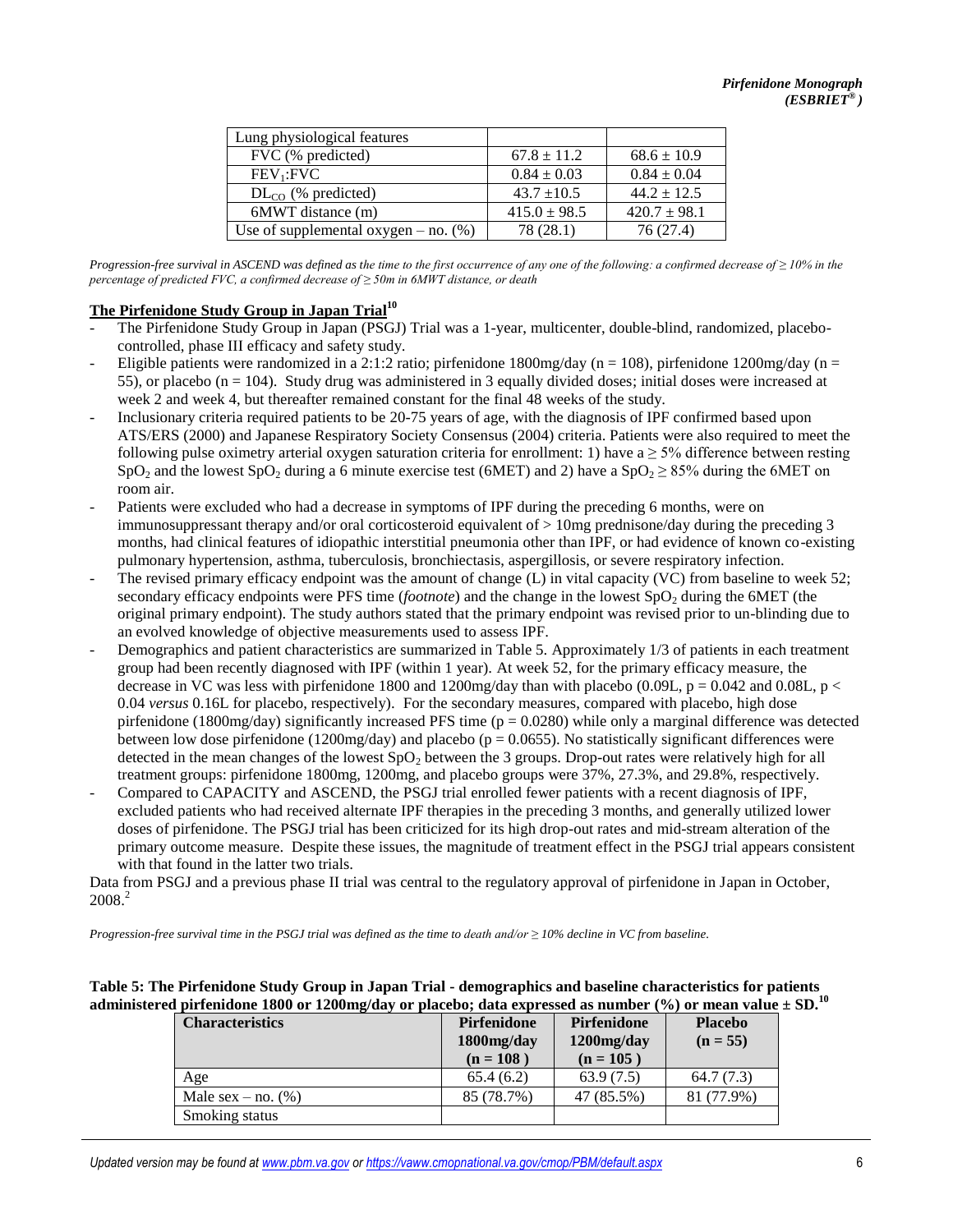| Never – no. $(\%)$                      | $5(4.6\%)$   | $10(18.2\%)$ | 13 (12.5%)   |
|-----------------------------------------|--------------|--------------|--------------|
| Former – no. $(\% )$                    | 81 (75%)     | 33 (60%)     | 70 (67.3%)   |
| Current – no. $(\%)$                    | $22(20.4\%)$ | 12 (21.8%)   | $21(20.2\%)$ |
| Lung physiological features             |              |              |              |
| VC (% predicted)                        | 73.3 (16.8)  | 76.2(18.7)   | 79.1 (17.4)  |
| $DL_{CO}$ (% predicted)                 | 52.1(16.8)   | 53.6(19.1)   | 55.2 (18.2)  |
| A-a gradient (mm Hg)                    | 18.4 (11.3)  | 16.9(9.6)    | 17.4(9.7)    |
| 6MWT distance (m)                       |              | Not reported |              |
| Use of supplemental oxygen - no. $(\%)$ | Not reported |              |              |
|                                         |              |              |              |

## **Potential Off-Label Use**

This section is not intended to promote any off-label uses. Off-label use should be evidence-based. See VA PBM-MAP and Center for Medication Safety's [Guidance on "Off-label" Prescribing](http://vaww.national.cmop.va.gov/PBM/Directives%20Policies%20and%20Information%20Letters/Guidance%20on%20Off%20Label%20Prescribing.pdf) (available on the VA PBM intranet site only).

Pirfenidone is being investigated for the potential treatment of numerous off-label conditions; the following trials are listed in [www.clinicaltrials.gov](http://www.clinicaltrials.gov/) with varying statuses (not yet recruiting, recruiting, completed with/without results):

- [European Trial of Pirfenidone in Bronchiolitis Obliterans \(post lung transplantation\), A European Multi-center Study](https://clinicaltrials.gov/ct2/show/NCT02262299?term=pirfenidone&rank=1)
- [Pirfenidone: A New Drug to Treat Kidney Disease in Patients With Diabetes](https://clinicaltrials.gov/ct2/show/NCT00063583?term=pirfenidone&rank=2)
- [Oral Pirfenidone for the Pulmonary Fibrosis of Hermansky-Pudlak Syndrome](https://clinicaltrials.gov/ct2/show/NCT00001596?term=pirfenidone&rank=3)
- [Pirfenidone in Children and Young Adults With Neurofibromatosis Type I and Progressive Plexiform Neurofibromas](https://clinicaltrials.gov/ct2/show/NCT00076102?term=pirfenidone&rank=4)
- [Clinical Trial of Pirfenidone in Adult Patients With Neurofibromatosis 1](https://clinicaltrials.gov/ct2/show/NCT00754780?term=pirfenidone&rank=17)
- [Pirfenidone in Treating Young Patients With Neurofibromatosis Type 1 and Plexiform Neurofibromas](https://clinicaltrials.gov/ct2/show/NCT00053937?term=pirfenidone&rank=19)
- [Safety and Tolerability of Pirfenidone in Patients With Systemic Sclerosis−Related Interstitial Lung Disease \(SSc-ILD\)](https://clinicaltrials.gov/ct2/show/NCT01933334?term=pirfenidone&rank=5)  [\(LOTUSS\)](https://clinicaltrials.gov/ct2/show/NCT01933334?term=pirfenidone&rank=5)
- [Pirfenidone, an Antifibrotic and Antiinflammatory Drug \(Hepatitis C\)](https://clinicaltrials.gov/ct2/show/NCT02161952?term=pirfenidone&rank=8)
- [Effect of Topical Pirfenidone in Diabetic Ulcers](https://clinicaltrials.gov/ct2/show/NCT02222376?term=pirfenidone&rank=13)
- [Pirfenidone to Treat Hypertrophic Cardiomyopathy](https://clinicaltrials.gov/ct2/show/NCT00011076?term=pirfenidone&rank=15)
- [Pirfenidone to Treat Kidney Disease \(Focal Segmental Glomerulosclerosis\)](https://clinicaltrials.gov/ct2/show/NCT00001959?term=pirfenidone&rank=16)
- [Permeability Factor in Focal Segmental Glomerulosclerosis](https://clinicaltrials.gov/ct2/show/NCT00007475?term=pirfenidone&rank=28)
- [Pirfenidone in Treating Patients With Fibrosis Caused by Radiation Therapy for Cancer](https://clinicaltrials.gov/ct2/show/NCT00020631?term=pirfenidone&rank=18)
- [Safety and Efficacy Study of Pirfenidone to Treat Grade 2 or Above Radiation-induced Lung Injury](https://clinicaltrials.gov/ct2/show/NCT02296281?term=pirfenidone&rank=22)
- [Development of a Non-Invasive Treatment for Uterine Leiomyoma \(Fibroids\)](https://clinicaltrials.gov/ct2/show/NCT00332033?term=pirfenidone&rank=23)

**Safety** (for more detailed information refer to the product package insert)<sup>[1,2,3,11](#page-10-0)</sup>

|                             | <b>Comments</b> |                                                                                                                                        |
|-----------------------------|-----------------|----------------------------------------------------------------------------------------------------------------------------------------|
| <b>Boxed Warning</b>        |                 | None                                                                                                                                   |
| <b>Contraindications</b>    |                 | None                                                                                                                                   |
| <b>Warnings/Precautions</b> |                 | Elevated liver enzymes (ALT, AST, and bilirubin) have occurred with<br>pirfenidone; monitoring is recommended during treatment.        |
|                             |                 | Photosensitivity and rash have been noted with pirfenidone; avoid exposure<br>to UV light and/or use sunscreen or protective clothing. |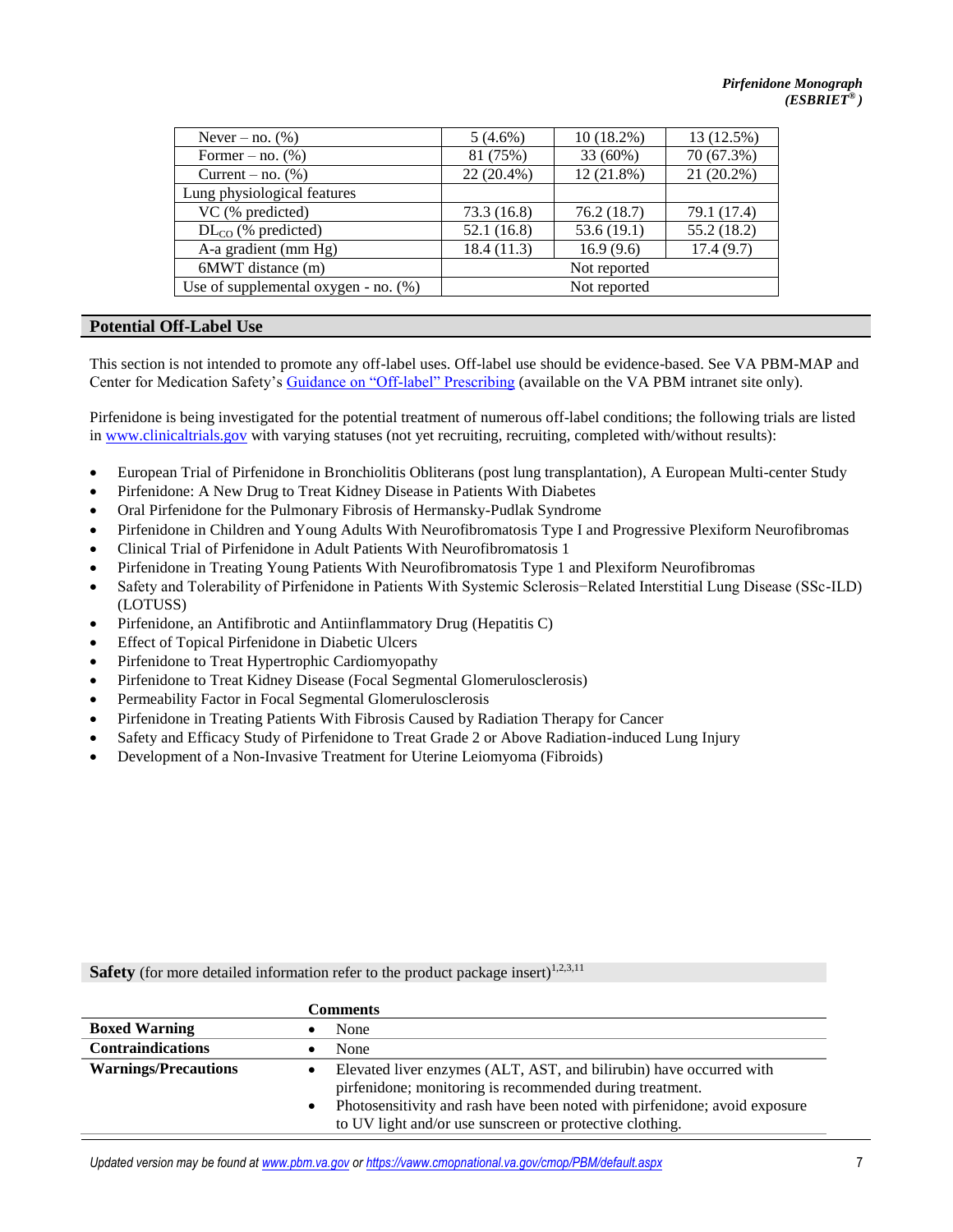Gastrointestinal disorders (Nausea, vomiting, diarrhea, dyspepsia, GERD, and abdominal pain may occur with pirfenidone

#### **Safety Considerations**

The safety assessment of pirfenidone is primarily based on pooled data from three phase III clinical trials reported as CAPACITY and ASCEND in which a total of 623 patients received 2403mg/day of pirfenidone and 624 patients received placebo. The mean age of subjects was 67 years (range 40 to 80) and most were male (74%) and Caucasian (95%). The mean exposure to pirfenidone was 62 weeks (range 2 to 118 weeks).

- Patients treated with pirfenidone 2403mg/day in CAPACITY and ASCEND had a higher incidence of photosensitivity reactions (9%) compared with patients treated with placebo (1%). Most of these reactions occurred within the initial 6 months. Patients should avoid or minimize exposure to sunlight, use sunblock (SPF 50, or higher), and wear protective clothing. Also, patients should avoid concomitant medications known to cause photosensitivity. Pirfenidone dosage reduction or discontinuation may be necessary in some cases of photosensitivity reaction or rash.
- In CAPACITY and ASCEND, nausea, diarrhea, dyspepsia, vomiting, gastro-esophageal reflux disease, and abdominal pain were more frequently reported by patients taking pirfenidone than in those taking placebo (Table 6). The incidence of gastrointestinal events was highest early in the course of treatment ( $\leq$  3 months) and decreased over time; pirfenidone dosage modifications may be necessary for some gastrointestinal adverse reactions
- Valeyre et al. (2014) reported a safety analysis performed in 789 patients enrolled in RECAP (an open label extension study of patients previously in CAPACITY 004 and 006) and Study 002 (an open-label, compassionate-use study of patients with IPF or secondary pulmonary fibrosis given pirfenidone  $40$ mg/kg/day).<sup>[11](#page-10-0)</sup> The safety outcomes in this integrated patient population given pirfenidone 2015  $\pm$  527mg daily for a median treatment period of 2.6 years were similar to those reported in the CAPACITY and ASCEND RCTs.

#### **Table 6: Incidence of selected gastrointestinal adverse reactions occurring with pirfenidone or placebo in CAPACITY and ASCEND**

|                                           | % of Patients (0 to 118 weeks) |                |  |  |
|-------------------------------------------|--------------------------------|----------------|--|--|
| <b>Gastrointestinal Adverse Reactions</b> | Pirfenidone 2403mg/day         | <b>Placebo</b> |  |  |
|                                           | $(n = 623)$                    | $(n = 173)$    |  |  |
| Nausea                                    | 36%                            | 16%            |  |  |
| Abdominal pain                            | 24%                            | 15%            |  |  |
| Diarrhea                                  | 26%                            | 20%            |  |  |
| Dyspepsia                                 | 19%                            | 7%             |  |  |
| Vomiting                                  | 13%                            | 6%             |  |  |
| Gastro-esophageal Reflux Disease          | 11%                            | 7%             |  |  |

The incidence of liver enzyme  $(ALT, AST)$  elevations  $> 3 \times ULN$  was greater with pirfenidone than with placebo in patients participating in CAPACITY and ASCEND (3.7% vs. 0.8%, respectively). Rarely, these elevations were associated with a concomitant elevation in bilirubin. Such elevations have responded favorably to pirfenidone dose modification or discontinuation and there have been no cases of death due to liver failure or need for transplant associated with its use. Liver function tests should be conducted prior to the initiation of pirfenidone, then monthly for the first 6 months and every 3 months thereafter.

#### **Adverse Reactions**

| Common adverse reactions        | Incidence $\geq$ 5% and more commonly than placebo, includes: Gastrointestinal         |
|---------------------------------|----------------------------------------------------------------------------------------|
|                                 | (various; see Table 6), rash, pruritus, photosensitivity, headache, insomnia,          |
|                                 | fatigue, asthenia, dizziness, anorexia, dysgeusia, weight loss, arthralgia, sinusitis, |
|                                 | and upper respiratory tract infection.                                                 |
| Death/Serious adverse reactions | Pooled data from CAPACITY and ASCEND revealed 7 of 22 deaths in                        |
|                                 | pirfenidone-treated patients were directly related to IPF; none of the remaining       |
|                                 | deaths were considered to be related to study treatment.                               |
| Discontinuations due to adverse | At the recommended dosage of 2403mg/day, 14.6% of patients taking                      |
| reactions                       | pirfenidone compared to 9.6% on placebo permanently discontinued treatment             |
|                                 | due to an adverse event. The most common adverse reactions leading to                  |
|                                 |                                                                                        |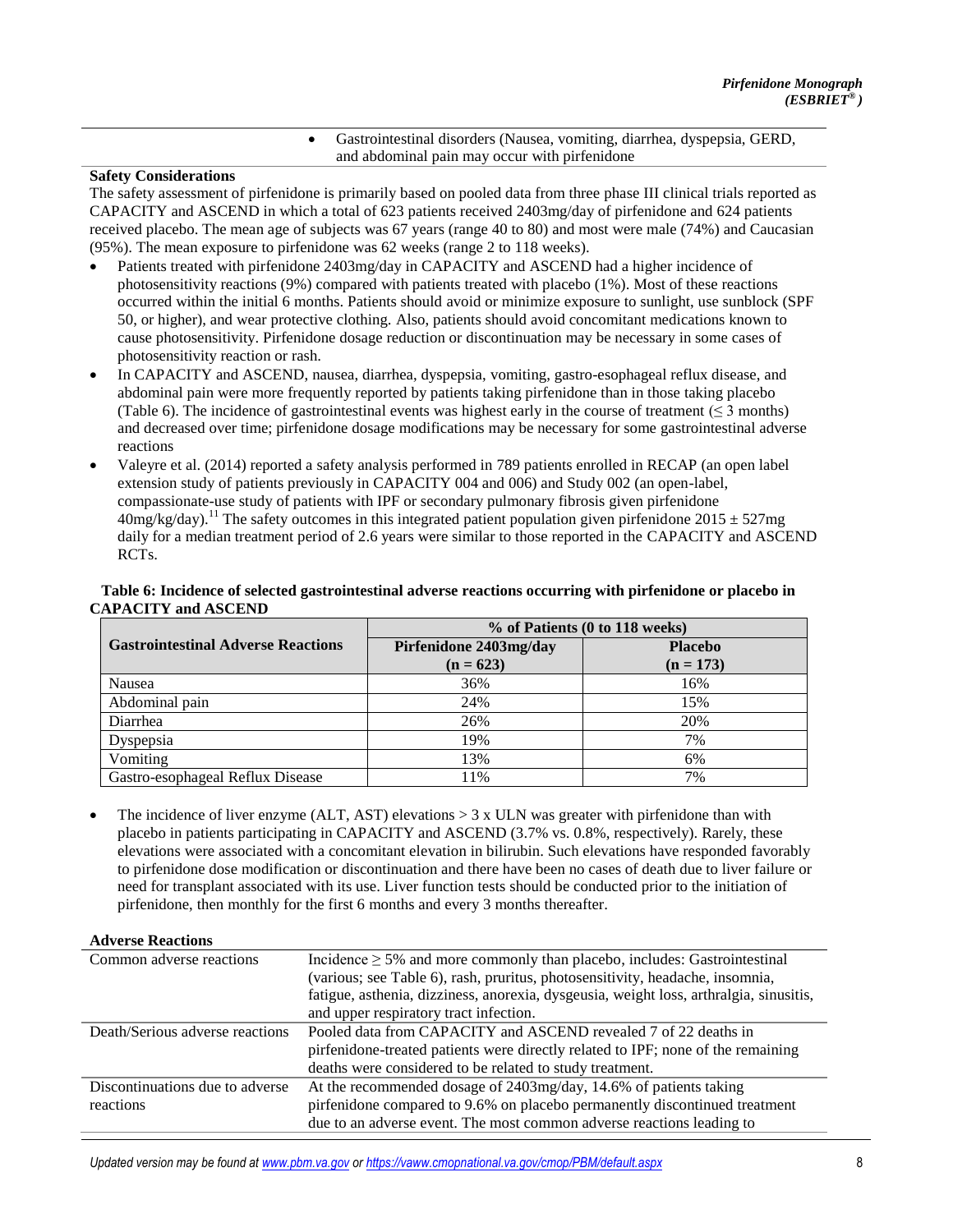|                                 | discontinuation were rash and nausea, while the most common reactions                |  |  |
|---------------------------------|--------------------------------------------------------------------------------------|--|--|
|                                 | requiring temporary discontinuation or dose reduction were rash, nausea, diarrhea    |  |  |
|                                 | and photosensitivity.                                                                |  |  |
| <b>Laboratory Abnormalities</b> | Liver enzyme (ALT and/or AST) and bilirubin elevations may occur with                |  |  |
|                                 | pirfenidone therapy which may necessitate dose modification or treatment             |  |  |
|                                 | discontinuation.                                                                     |  |  |
|                                 | If ALT and/or AST are $>$ 3 but $\leq$ 5 x ULN without symptoms or                   |  |  |
|                                 | hyperbilirubinemia the full daily dosage of pirfenidone may be continued. Alter-     |  |  |
|                                 | natively, the pirfenidone dose may be reduced or therapy can be interrupted until    |  |  |
|                                 | liver chemistries have normalized – at that time therapy can be resumed with re-     |  |  |
|                                 | titration to full dose as tolerated.                                                 |  |  |
|                                 | If liver enzymes are $>$ 3 but $\leq$ 5 x ULN with symptoms or hyperbilirubinemia OR |  |  |
|                                 | if liver enzymes are $> 5$ x ULN, then pirfenidone should be permanently             |  |  |
|                                 | discontinued without subsequent re-challenge.                                        |  |  |

## **Drug-Drug Interactions[1,12](#page-10-0)**

- Consult the prescribing information prior to use of pirfenidone for potential drug interactions.
- Pirfenidone is metabolized 70 to 80% via CYP1A2, with minor contributions from CYP2C9, 2C19, 2D6 and 2E1.
- The concomitant administration of pirfenidone with strong CYP1A2 inhibitors such as fluvoxamine is not recommended; however, if co-administration is unavoidable, the dose of pirfenidone should be reduced to 267mg three times daily
- Pirfenidone dose reduction may be required when the drug is co-administered with a high dose of a moderate CYP1A2 inhibitor. For example, pirfenidone should be reduced to 534mg three times daily when coadministered with ciprofloxacin 750mg twice daily, but the usual maintenance dose of pirfenidone can be continued (with monitoring) if co-administered with lower doses of ciprofloxacin.
- Co-administration of pirfenidone with strong CYP1A2 inducers is not recommended due to an expected reduction in pirfenidone exposure and loss of efficacy.
- CYP1A2 induction caused by smoking significantly accelerates pirfenidone metabolism which may lead to loss of drug efficacy. Patients should be advised not to smoke while taking pirfenidone.
- Strong or moderate CYP1A2 inhibitors in combination with other drugs which inhibit other CYP isoenzymes involved in the metabolism of pirfenidone would have an unpredictable effect on clearance of the drug; these combinations should be discontinued or avoided during pirfenidone treatment.
- In a multiple dose study, concomitant administration of nintedanib and pirfenidone did not affect pirfenidone exposure; however, nintedanib AUC and  $C_{\text{max}}$  were respectively decreased 68.3 and 59.2%.

| <b>Risk Evaluation</b>                     |                         |                                                                                                                                                |          |             |                   |
|--------------------------------------------|-------------------------|------------------------------------------------------------------------------------------------------------------------------------------------|----------|-------------|-------------------|
| As of October 2014                         | Comments                |                                                                                                                                                |          |             |                   |
| Sentinel event advisories                  | None                    |                                                                                                                                                |          |             |                   |
| Look-alike/sound-alike error<br>potentials | $\bullet$<br>Name List: | Based on clinical judgment and an evaluation of LASA information from<br>three data sources (Lexi-Comp, First Databank, and ISMP Confused Drug |          |             |                   |
|                                            | <b>NME Drug Name</b>    | Lexi-                                                                                                                                          | First    | <b>ISMP</b> | Clinical Judgment |
|                                            |                         | Comp                                                                                                                                           | DataBank |             |                   |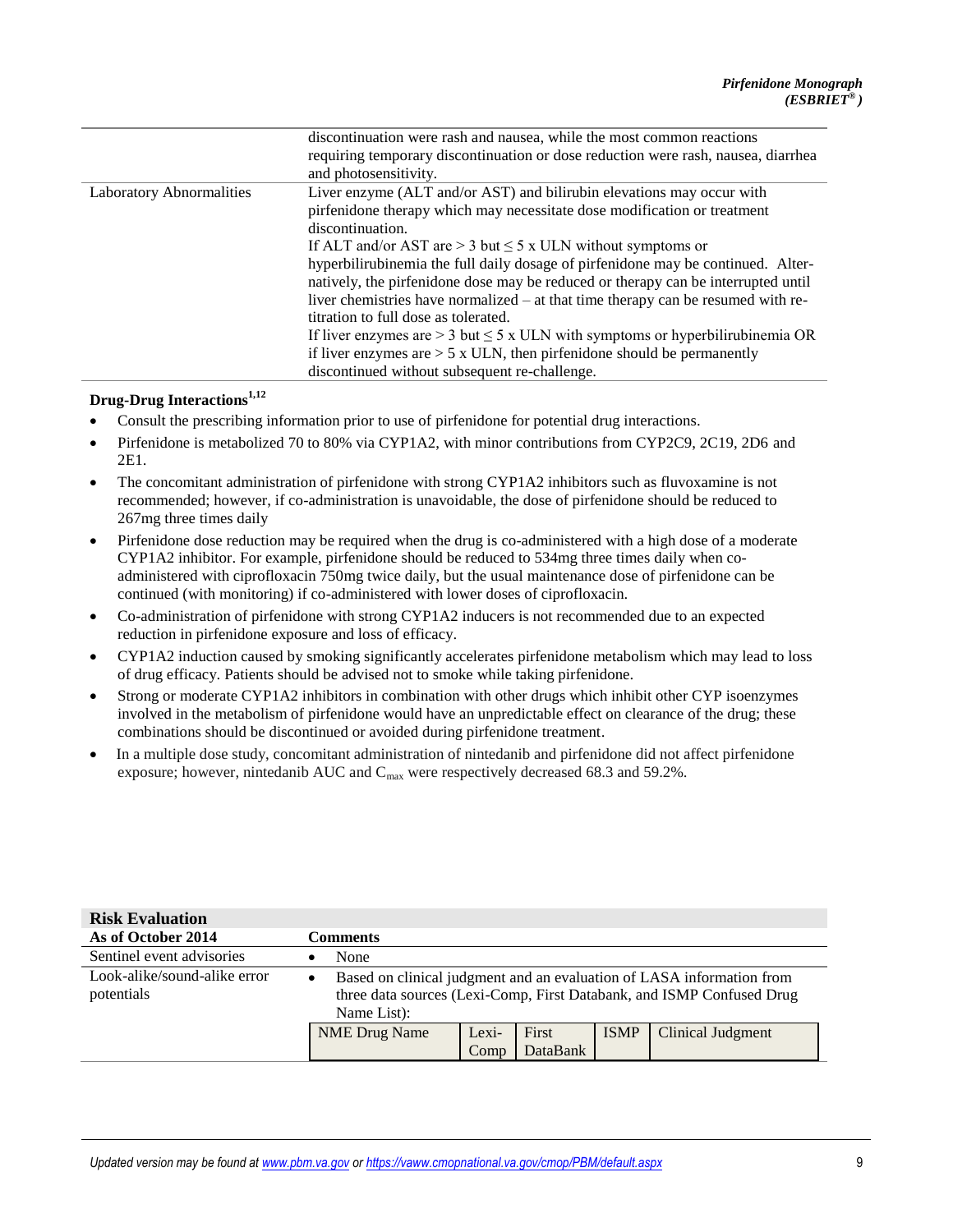## **Dosing and Administration[1](#page-10-0)**

- Refer to the package insert for full dosing information.
- The recommended daily maintenance dose of pirfenidone is 2403mg (three 267mg capsules three times daily with food). Therapy with pirfenidone should be initiated at 267mg three times daily on days 1-7, increased to 534mg three times daily on days 8-14, then continued at 801mg three times daily from day 15 onward. Interruption of pirfenidone for  $\geq 14$  days warrants repeat of the 2 week titration schedule if the drug is to be re-initiated.
- Dose modifications may be required due to drug-drug interactions, liver function test abnormalities or serious side effects (see Safety).

|                           | <b>Comments</b>                                                                                                  |  |
|---------------------------|------------------------------------------------------------------------------------------------------------------|--|
| <b>Elderly</b>            | In clinical trials of pirfenidone, 714 patients were $\geq 65$ years old and 231 were $\geq$                     |  |
|                           | 75 years. No differences in safety or effectiveness were found in the elderly                                    |  |
|                           | necessitating dosage adjustments based upon age.                                                                 |  |
| <b>Pregnancy</b>          | Pregnancy Category C<br>$\bullet$                                                                                |  |
| <b>Lactation</b>          | It is not known if pirfenidone is excreted in human breast milk. According to the PI,                            |  |
|                           | due to the potential for serious adverse reactions in nursing infants, a decision should                         |  |
|                           | be made whether to discontinue nursing or to discontinue pirfenidone, taking into                                |  |
|                           | account the importance of the drug to the mother.                                                                |  |
| <b>Renal Impairment</b>   | Based on a pharmacokinetic study in subjects with renal impairment, pirfenidone                                  |  |
|                           | should be used with caution in patients with mild (CLcr 50-80ml/min), moderate (CLcr                             |  |
|                           | $30-50$ ml/min), or severe (CLcr < $30$ ml/min), where systemic exposure to the drug is                          |  |
|                           | increased approximately 1.4, 1.5, and 1.2 fold. The pharmacokinetics and safety of                               |  |
|                           | pirfenidone has not been studied in patients with end-stage renal disease on dialysis.                           |  |
| <b>Hepatic Impairment</b> | Systemic exposure ( $AUC_{0\text{-inf}}$ ) and peak plasma concentration ( $C_{\text{max}}$ ) of pirfenidone was |  |
|                           | increased 1.6 and approximately 1.4 fold in subjects with moderate hepatic impairment                            |  |
|                           | (Child Pugh Class B) compared to those with normal hepatic function. Pirfenidone is                              |  |
|                           | not recommended in patients with severe hepatic impairment.                                                      |  |
| Pharmacogenetics/genomics | There are no data identified in the FDA approved labeling                                                        |  |
|                           | http://www.fda.gov/drugs/scienceresearch/researchareas/pharmacogenetics/ucm083378                                |  |
|                           | $.htm$ (accessed December 18, 2014)                                                                              |  |

## **Special Populations (Adults)[1](#page-10-0)**

# **Projected Place in Therapy [13, 14](#page-10-0), [15,](#page-10-0) [16, 17](#page-10-0)**

 Approximately 100,000 people in the United States have IPF, a chronic and ultimately fatal lung disease characterized by a progressive loss of the ability of the lungs to function due to interstitial scarring. The cause of IPF is unknown and there is no cure. While some patients may experience periods of disease stability, the prognosis in IPF is poor: the estimated median survival is only two to five years after diagnosis (similar to that of non-small cell lung cancer). In FY14, 2150 patients in VA were identified through ICD-9 coding to have the diagnosis of IPF.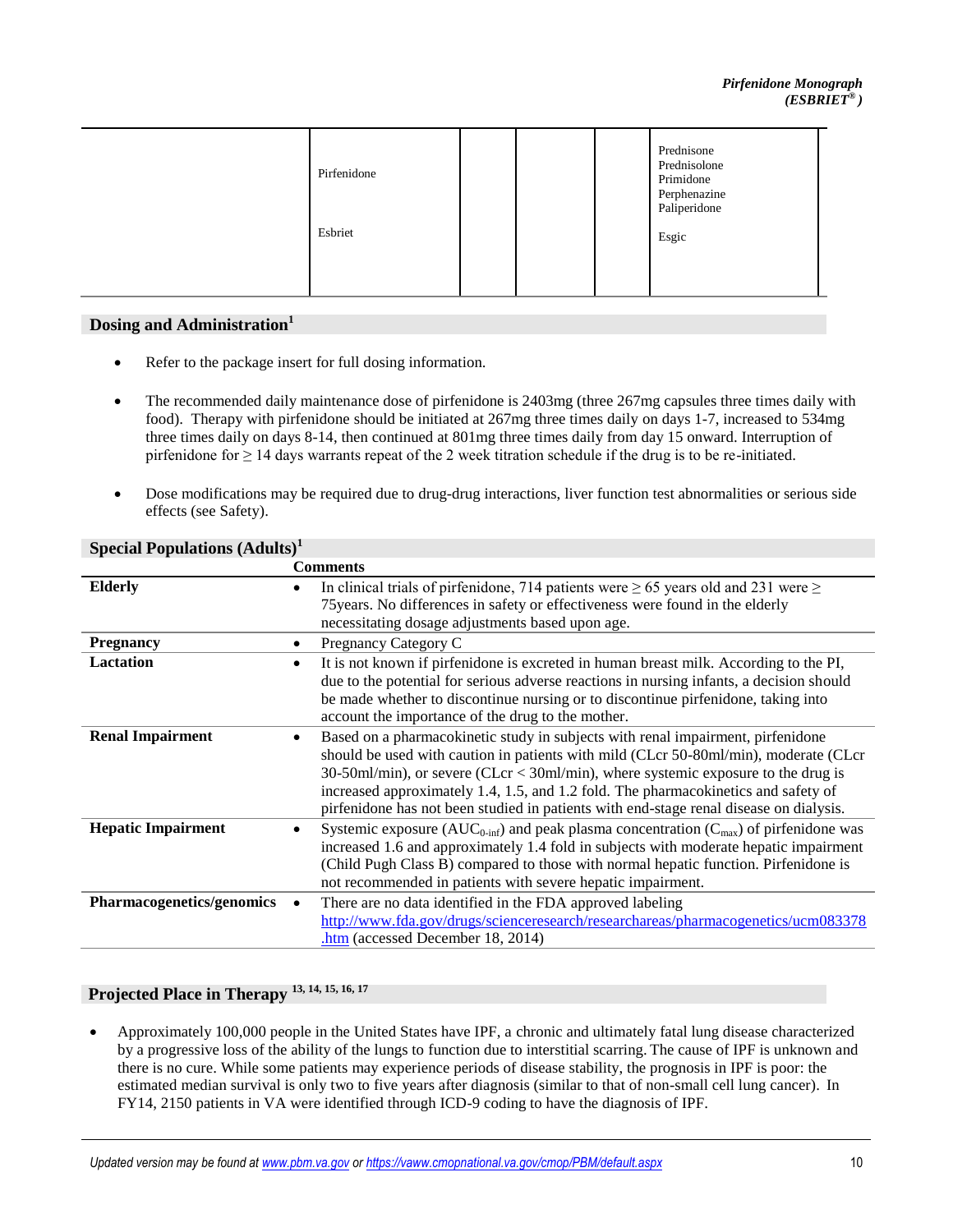- <span id="page-10-0"></span> In CAPACITY and ASCEND, pirfenidone reduced disease progression, improved exercise tolerance, and progressionfree survival in patients with IPF. Treatment with pirfenidone was generally safe and was associated with an acceptable side-effect profile. No mortality benefit was demonstrated in individual trials and quality of life was not assessed; however, the ability to positively influence the progression of IPF is a major step forward in its management, as there were no effective pharmacological therapies for IPF prior to the 2014 FDA approvals of pirfenidone and another agent, nintedanib.
- Positive outcomes have resulted when pirfenidone was given to patients with mild- to moderate IPF; however, it is unclear to what extent pirfenidone is effective in patients with severe disease (FVC < 50%).
- There is little information to characterize the persistence of pirfenidone efficacy beyond one year.
- The use of pirfenidone relative to that of nintedanib, which has a different mechanism of action than pirfenidone, has not yet been determined. There is no evidence to support use of the drugs in combination and a significant drug interaction exists between the two agents.

## **References**

- 1. Esbriet [prescribing information]. Brisbane, CA: InterMune, Inc.; October, 2014.
- 2. Noble PW, Albera C, Bradford WZ, et al. for the CAPACITY Study Group. Pirfenidone in Patients with Idiopathic Pulmonary Fibrosis (CAPACITY): Two Randomized Trials. Lancet 2011; 377: 1760-69 + supplementary appendix.
- 3. King TE, Bradford WZ, Castro-Bernardini S et al. for the ASCEND Study Group. A Phase 3 Trial of Pirfenidone in Patients with idiopathic Pulmonary Fibrosis. N Engl J Med; 370: 2083-92 + supplementary appendix.
- 4. American Thoracic Society, European Respiratory Society. Idiopathic Pulmonary Fibrosis: Diagnosis and Treatment: International Consensus Statement. Am J Respir Crit Care Med 2000; 161: 646-64.
- 5. Raghu G, Collard HR, Egan JJ et al. for the ATS/ERS/JRS/ALAT Committee on Idiopathic Pulmonary Fibrosis. An Official ATS/ERS/JRS/ALAT Statement: Idiopathic Pulmonary Fibrosis: Evidence-based Guidelines for Diagnosis and Management. Am J Respir Crit Care Med 2011; 183: 788-824.
- 6. Ley B, Collard HR and King TE. Clinical Course and Prediction of Survival in Idiopathic Pulmonary Fibrosis. Am J Respir Crit Care Med 2011; 183: 431-40
- 7. Wells AU and Ward S (2014) Pulmonary Function Tests in Idiopathic Pulmonary Fibrosis in Meyer KC and Nathan SD (Eds) Idiopathic Pulmonary Fibrosis: A Comprehensive Clinical Guide, pp 103-21 (New York), Humana Press.
- 8. 2010-2014 News Releases (Pirfenidone), Manufacturers website:<https://www.intermune.com/>. Accessed December, 2014.
- 9. Costabel U, Albera C, Bradford WZ et al. Analysis of Lung Function and Survival in RECAP: An Open-label Extension Study of Pirfenidone in Patients with Idiopathic Pulmonary Fibrosis. Sarcoidosis Vasc Diffuse Lung Dis 2014; 31: 198-205.
- 10. Taniguchi H, Ebina M, Kondoh Y et al. for the Pirfenidone Study Group in Japan. Pirfenidone in Idiopathic Pulmonary Fibrosis. Eur Respir J 2010; 35: 821-9 + supplementary appendix.
- 11. Valeyre D, Albera A, Bradford WZ et al. Comprehensive Assessment of the Long-term Safety of Pirfenidone in Patients with Idiopathic Pulmonary Fibrosis. Respirology 2014; 19: 740-7.
- 12. Ofev® (nintedanib) [prescribing information]. Ridgefield, CT: Boehringer Ingelheim Pharmaceuticals, Inc.; October, 2014.
- 13. Bouros D. Pirfenidone for Idiopathic Pulmonary Fibrosis (edit). Lancet 2011; 377: 1727-9.
- 14. Hunninghake GM. A New Hope for Idiopathic Pulmonary Fibrosis (edit). N Engl J Med 2014; 370: 2142-3.
- 15. Ryu JH, Moua T, Daniels CE et al. Idiopathic Pulmonary Fibrosis: Evolving Concepts. Mayo Clin Proc 2014; 89: 1130-42.
- 16. Wuyts WA, Antoniou KM, Borensztajn K et al. Combination Therapy: the Future of Management for Idiopathic Pulmonary Fibrosis? Lancet Respir Med 2014; 2: 933-42.
- 17. Raghu G and Selman M. Nintedanib and Pirfenidone: New Antifibrotic Treatments Indicated for Idiopathic Fibrosis Offer Hopes and Raise Questions. Am J Resp Crit Care Med 2015; 191: 252-3.